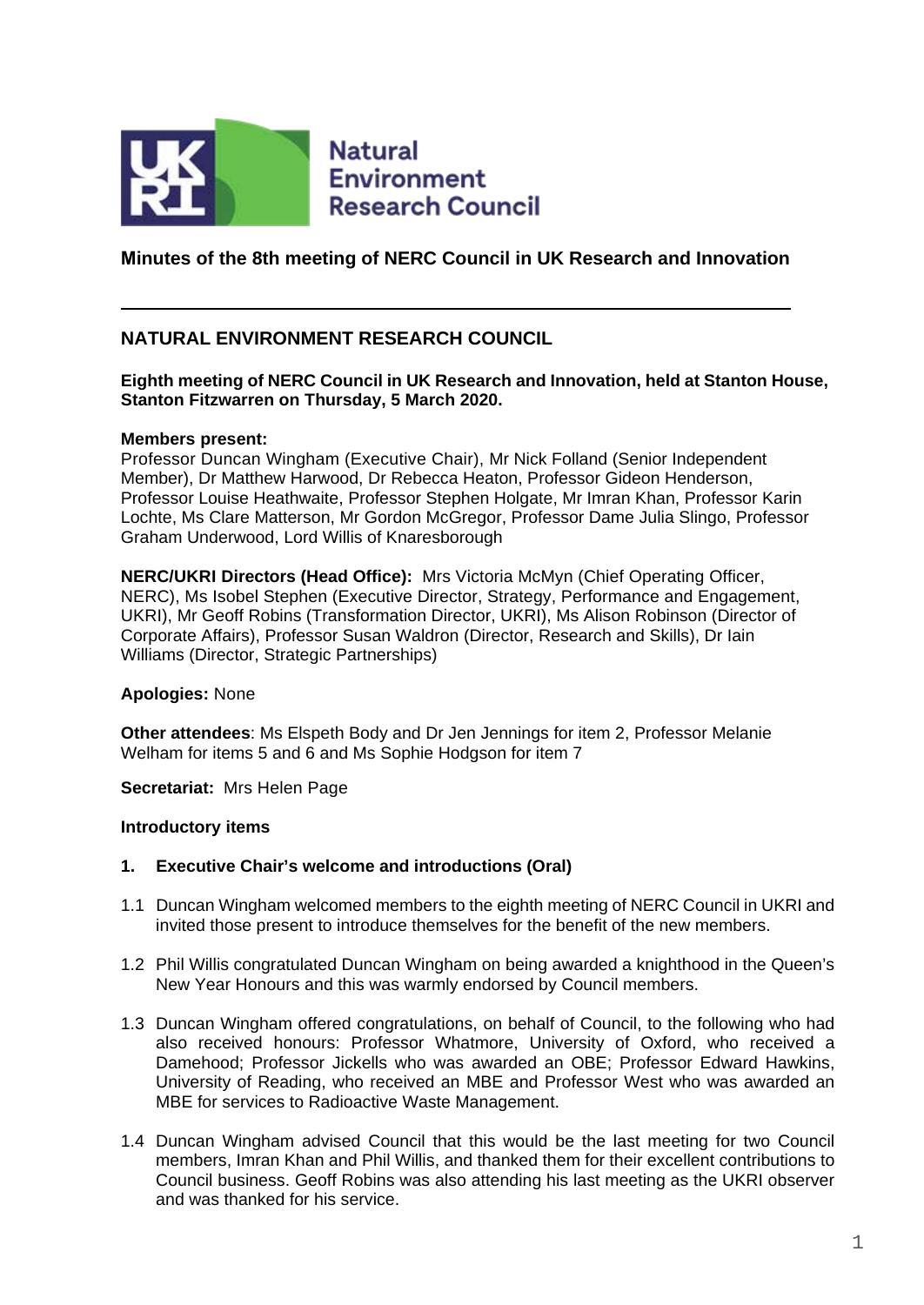- 1.5 Duncan Wingham asked members for any updates to their declared interests or any vested interests in the items being discussed today. Julia Slingo declared a vested interest in Item 5 relating to the 'Changing the Environment' programme as Chair of the Cabot Institute at the University of Bristol and it was agreed that she would leave the room for this item.
- 1.6 Duncan Wingham asked members for any amendments and matters arising from the minutes of the previous meeting. No amendments were made and the minutes of the seventh meeting were confirmed as a true and accurate record.
- 1.7 Duncan Wingham advised that all of the actions listed on the Decisions and Actions paper were completed or on the forward agenda. Duncan Wingham invited Alison Robinson to provide an update on action 4.7 which related to the NERC Public Engagement Strategy. Alison Robinson thanked members for their challenges and improvements and advised that the strategy had now been published and plans were in place for the implementation stage.

#### **2. Discussion of Council retreat outcomes**

- 2.1 Elspeth Body and Jen Jennings joined the meeting for this item and presented slides which summarised the key points from each of the four topics discussed at the Council retreat the previous day and invited comment on the summaries. The summary slides have been attached to the minutes (annex A) as a record of the day.
- 2.2 Council discussed the summaries of the Council retreat and paragraphs 2.3–2.6 below capture the key points of the discussion.

#### 2.3 Strategic Priorities for Clean Environment and Sustainable Growth

The key discussion points in response to the summary slides were as follows:

- to consider how environmental science may contribute to alternative metrics to GDP or alternative ways of looking at economic growth
- adopting a more systems-based approach (not just looking through a carbon lens)
- taking a more proactive approach to shaping and influencing behaviour change (that is, not just informing it)
- being people centric regarding environmental issues but particularly young people to counteract negativity and minimise mental health issues caused by climate concern
- net zero and circularising the economy are so wide it would be useful to define key priorities – once priorities are identified it may lead to engagement with new and emerging industries
- exploiting commercial opportunities to benefit the UK economy
- influencing future urban environmental design as part of the re-generation of cities  $\mathcal{L}^{\mathcal{L}}$
- conducting analysis to initially identify existing global initiatives and ensuring that the importance of measurement and monitoring continues to be recognised
- ensuring engagement with industry is focused on scientifically proven solutions  $\mathbf{r}$
- considering the way in which adaptation is packaged under net zero
- considering the cross over with other research councils.

In summary, Duncan Wingham explained that the purpose of discussing the issues of net zero, the circular economy and biodiversity at the retreat was that he wanted to raise awareness that UKRI will need to respond to these issues quickly and it would be important to consider what implications there might be for NERC. Duncan Wingham also highlighted the importance of aligning research and development activity with regulation.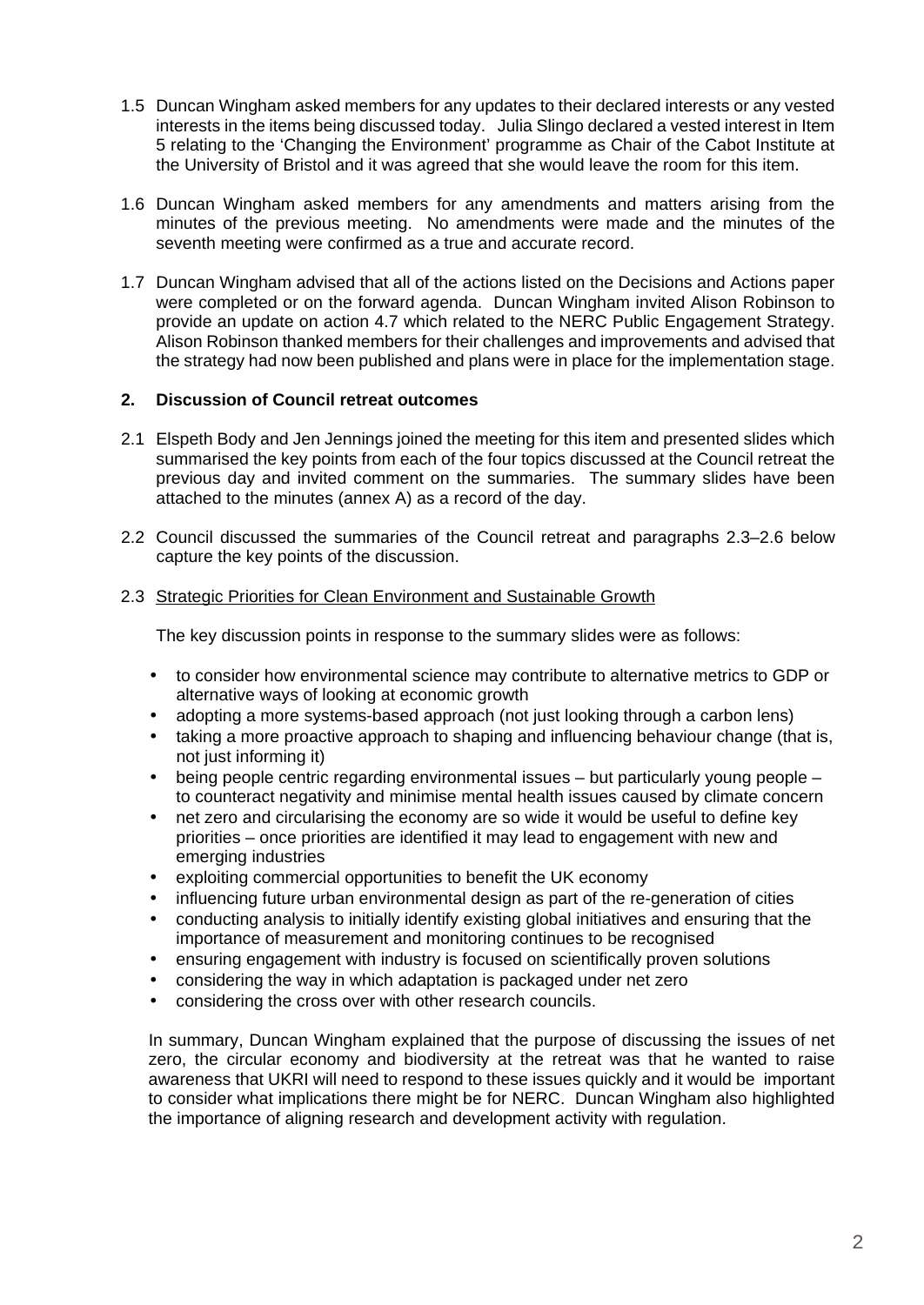#### 2.4 Governance for cross-council goals in UKRI 2025

The key discussion points in response to the summary slides were as follows:

- importance of aligning public and private sector R&D
- ensuring industry engagement in both an advisory and goal lead capacity  $\mathbf{r}$
- inclusion of international experts in the advisory challenge function
- inclusion of Government Chief Scientific Advisors (CSAs) providing an opportunity for alignment at an early stage
- benefits and risks of single stream vs multi stream governance
- importance of choosing the goal leads carefully to integrate the capabilities which exist across the councils.

Duncan Wingham confirmed that it would be important to get the governance right which might mean a decision making, rather than advisory, body with a range of stakeholders involved, including government representation.

2.5 How should NERC respond to the place agenda?

The key discussion points in response to the summary slides were as follows:

- focus on levelling up appeared to be centred on England rather than UK-wide
- making it more explicit that there are two ways to level up: spending UKRI money outside of the usual research organisations and ensuring industry/other enterprise happens more across the country and nurturing this
- looking through the land-use lens for DEFRA, new industries might spring up ie  $\mathbf{r}$ agriculture, forestry – how can this be used to help level up?
- considering different ways for investing in areas where there might be insufficient skill  $\mathbf{r}$ sets
- sustaining existing industries when considering place
- ensuring we are investigating what is currently going on as there may be easy wins if we partner with others rather than looking to solve everything ourselves
- considering opportunities for NERC research centre involvement due to their diverse  $\mathbf{r}$ geographical locations
- alignment with existing research clusters, such as GW4, Midlands Engine
- considering a wider UKRI interdisciplinary approach, for instance, arts and culture can provide a route for engaging with a particular community
- concern that the UK was focusing inwards as these are global issues and we should be pooling resources, enabling bringing the expertise together and sharing data more widely – could there be matched funding opportunities to address the loss of EU funding in the future for example?
- considering the establishment of new institutes to translate science into delivery for  $\mathbf{r}$ public benefit
- referring to the Infrastructure Roadmap which had already identified gaps for investment
- considering regional economic development, for instance the strategy for Britain's Energy Coast development.

In summary, Duncan Wingham reminded Council that a Strength in Places fund was currently being led by Research England and that future activity in the place arena may need to be aligned with this fund. Duncan Wingham added that the concept of an Official Development Assistance (ODA) for the UK was an interesting one and that it would also be important to define what constitutes place.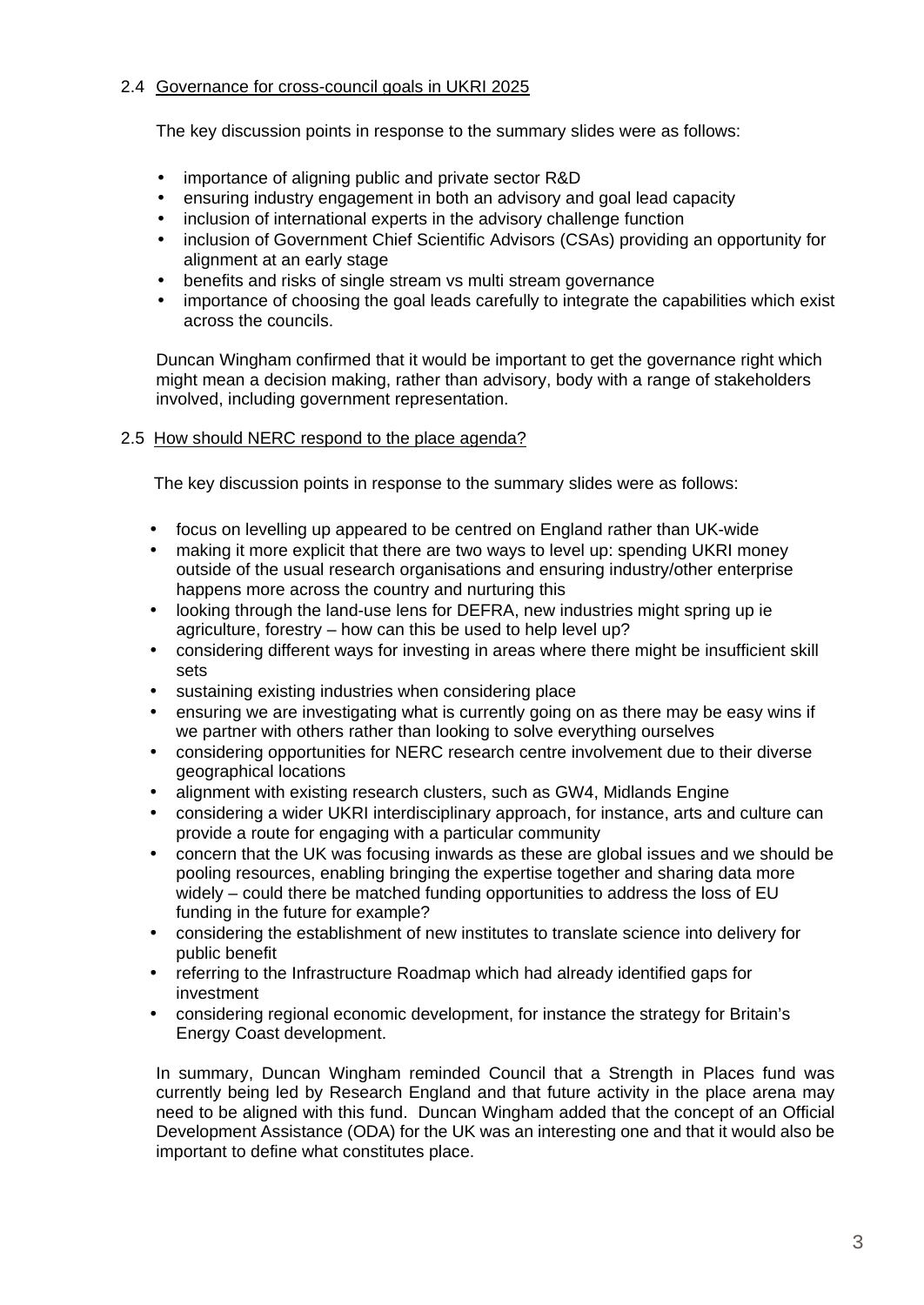Duncan Wingham advised Council, in response to the concern raised above on the UK focus being too narrow, that he had arranged to meet with the President of the Helmholtz Association in Berlin in June to discuss potential joint funding opportunities. Duncan Wingham would report to Council on the outcome of the discussion at the next meeting.

#### **ACTION – Duncan Wingham to report to Council in June on the outcome of the discussion with the Helmholtz Association.**

#### 2.6 How can NERC support excellence in research and innovation culture

The key discussion points in response to the summary slides were as follows:

- leadership and training should be mandated and accountable
- opportunity to drive cultural change, diversity and Black, Asian and Minority Ethnic (BAME) representation with the possibility of forming an informal network to address this
- Shadow Council proposition was welcomed but would need to address where it might  $\mathcal{L}^{\pm}$ have impact and ensure opportunities for advice to be adopted

Duncan Wingham agreed to pursue the proposal of establishing a Shadow Council which Council agreed to.

#### **ACTION: The Executive to consider establishing a Shadow Council**

- 2.7 Alison Robinson thanked those involved in organising the Council Retreat.
- 2.8 It was agreed that the slides summarising the outcomes might be shared with Science Committee.

#### **ACTION: Council retreat summary slides to be shared with Science Committee**

#### **3. Executive Chair's update**

3.1 Duncan Wingham gave an oral update on some of the key activities since the previous Council meeting.

#### i. Ministerial Appointments

Duncan Wingham advised Council of two recent ministerial appointments: Alok Sharma, Secretary of State for Business, Energy and Industrial Strategy and Amanda Solloway, Parliamentary Under Secretary of State (Minister for Science, Research and Innovation). Alok Sharma would lead on the 26<sup>th</sup> Conference of the Parties (COP26) in Glasgow later this year. Duncan Wingham noted that the roles of Science Minister and Universities Minister had now been separated out with the role of Universities Minister now based in the Department for Education.

#### ii. NERC Appointments

Duncan Wingham highlighted that three new Directors had been appointed in NERC since Council last met. Iain Williams as the Director of Strategic Partnerships, Susan Waldron, Director of Research and Skills and Victoria McMyn as the Chief Operating Officer. Duncan Wingham explained that Nigel Bird had held the post of Chief Operating Officer on an interim basis since the departure of Paul Fox and would now assume the role of Director, Major Projects.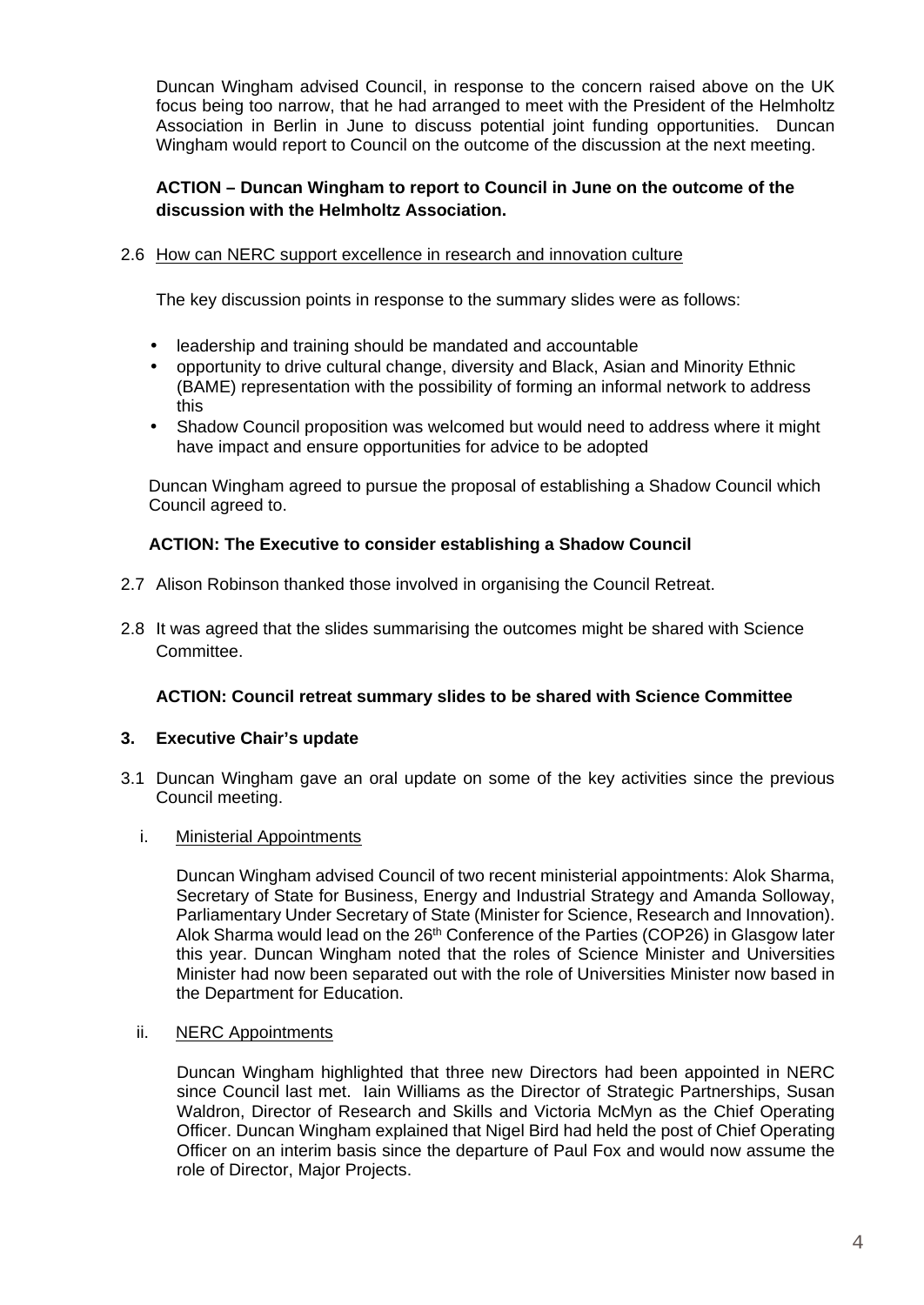#### iii. Open Access

Duncan Wingham informed Council that the open access consultation had been launched at the British Library in February.

#### iv. Announcement of Opportunity

Duncan Wingham advised that an Announcement of Opportunity (AO), Climate and Environmental Risk Analytics for Resilient Finance (CERAF), had been launched in February with a total of £10 million (equally funded by NERC and Innovate UK). This was intended to establish an institute to assist the financial services sector to reflect climate risk on their balance sheets.

#### v. Business Engagement

Duncan Wingham reminded Council that they had previously discussed NERC strategic business engagement (NERC 19/30, September 2019) and asked Alison Robinson to provide an update.

Alison Robinson explained that, as part of a trial of business engagement, a breakfast meeting had been held on the topic of Green Finance. It was hosted by Ian Simm, a former NERC Council member, and included a range of attendees from BEIS, Bank of England, Sacker and Partners, Standard and Poor's and N&G investments. The next business breakfast, on the subject of emerging technologies, would be held in Cardiff to coincide with the NERC Public Engagement showcase in July 2020.

Duncan Wingham added that a clear theme had emerged which was the poverty of data available to business as well as the lack of objectivity in evaluating success.

#### vi. UKRI Environmental Sustainability Strategy

Duncan Wingham informed Council that the UKRI Environmental Sustainability Strategy was agreed by the UKRI Board in January. The feedback received was that it should be more ambitious, and it had been agreed to revise the achievement of net zero to 2040 (from 2050) and that there were plans to communicate this. Now that the strategy had been agreed, implementation plans for both UKRI and NERC would be devised which Council would have oversight of and it was agreed to discuss these at a future meeting.

#### vii. Evaluation of NERC Centres 2020

Duncan Wingham reminded Council that the NERC research centres were being evaluated in 2020 and that the results would be discussed at the meeting in September.

#### viii. Discovery Science

Duncan Wingham explained that the recent responsive mode Discovery Science round had been a particularly high scoring one which meant that some proposals did not get funded. Duncan Wingham asked for approval from Council to allow these proposals to be re-submitted in the next round, and not to be counted as failures by the demand management system.

Council asked for clarity on whether these would be straight re-submissions or whether revisions would be permitted, and Duncan Wingham clarified that revisions would be allowed.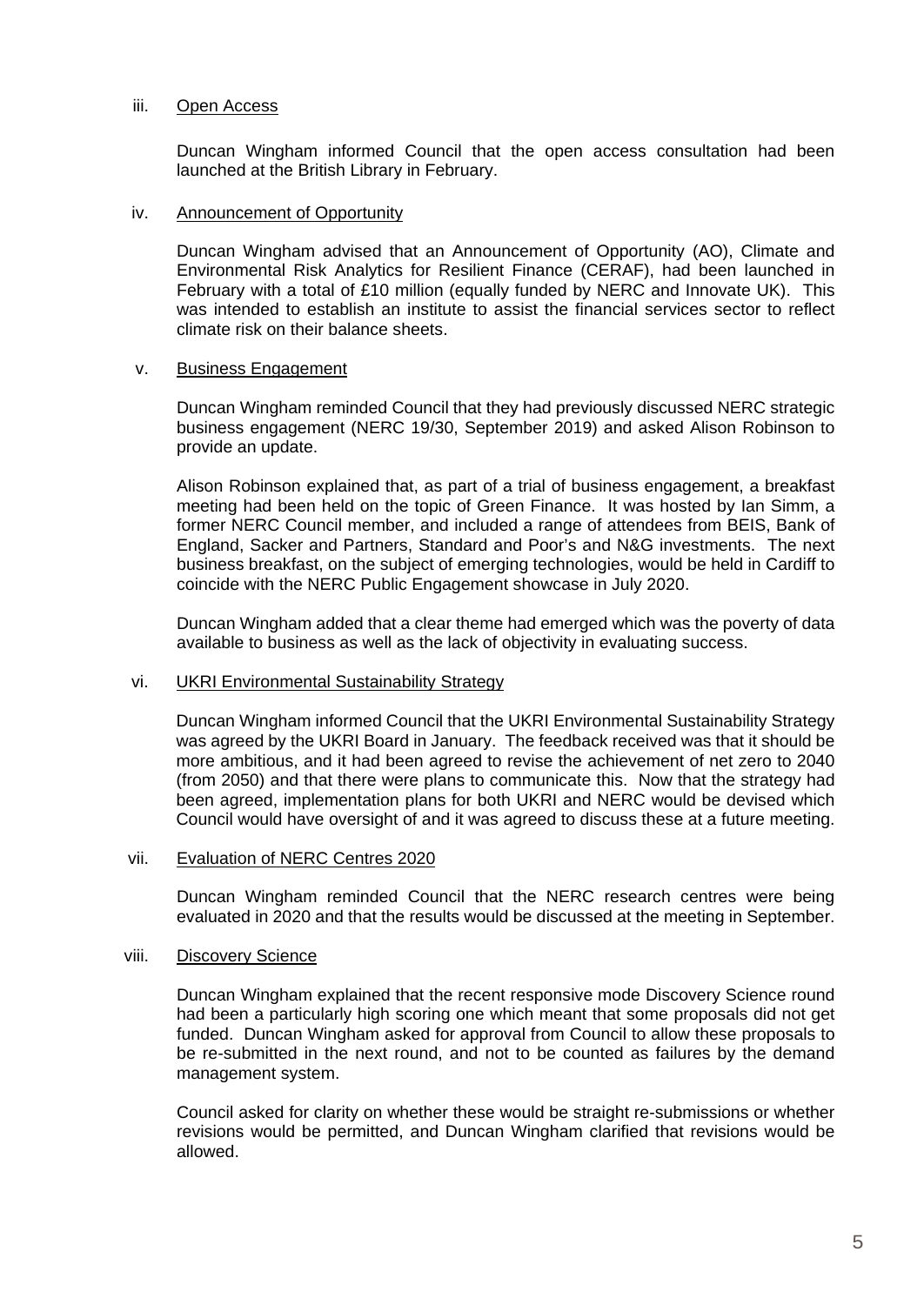#### ix. SIM Meeting

Duncan Wingham invited Nick Folland to provide an update on the recent meeting of the UKRI Senior Independent Members (SIM's).

Nick Folland advised that a date had now been set for the all-Council meeting in June and that the meeting of the SIMs had helped to formulate the agenda. The focus of the meeting would be UKRI 2025 and Nick Folland had also added an item to the agenda on cross-council activity.

One of the items discussed at the meeting had been the expectation from UKRI that SIMs might chair Council meetings and that there should be consistency across the councils. UKRI have been asked to further define the role of Council Chair and produce Terms of Reference before any decisions are made.

#### **ACTION: Duncan Wingham and Nick Folland to consider the role of Chair following receipt of the Terms of Reference from UKRI**

#### **Items for discussion**

- **4. UKRI 2025** *(Slides, item 4, March 2020)*
- 4.1 Isobel Stephen introduced this item and explained that she would be providing an update on the UKRI 2025 strategy which would play a key role in the Spending Review expected later this year. Isobel Stephen explained that, whilst an increased budget was expected as part of the Spending Review, long term certainty and flexibility of budget would be equally important.
- 4.2 Isobel Stephen explained that it was intended to publish a high-level discussion document within the next few months which would enable wider engagement with stakeholders. The final version of the UKRI strategy would be published by the end of the year and this would be shaped by discussions with Ministers, the outcome of the Spending Review and the arrival of a new Chief Executive Officer for UKRI who would approve the final version. Isobel Stephen acknowledged that developing the strategy in advance of the outcome of the Spending Review had been challenging and that UKRI would be working closely with BEIS, Ministers and HM Treasury (HMT) to ensure the best possible settlement.
- 4.3 Isobel Stephen drew Council members attention to the slide illustrating the draft Strategic Framework and explained that cross council collaboration would be key in achieving the goals. She advised Council that it was intended to re-visit and revise some of the goals which were currently listed. Isobel Stephen invited comment on progress so far with the strategy and reminded members that the strategy would also be the focus for the all Council meeting in June.
- 4.4 Council raised a number of issues:
	- what consideration had been given to governance of the goals, particularly the goal for 2.4% and the cross-national focus which would be required to achieve this
	- whether the goal for Health, Ageing and Wellbeing included young people as well as the older generation and for clarification on the definition of wellbeing
	- the importance of working together across the councils to deliver the goals and ensuring that the result was not the lowest common denominator and that mechanisms and processes for joint funding were improved
	- Council were pleased that the goals were due to be re-visited as they were currently a mixture of topics and mechanisms which needed to be separated out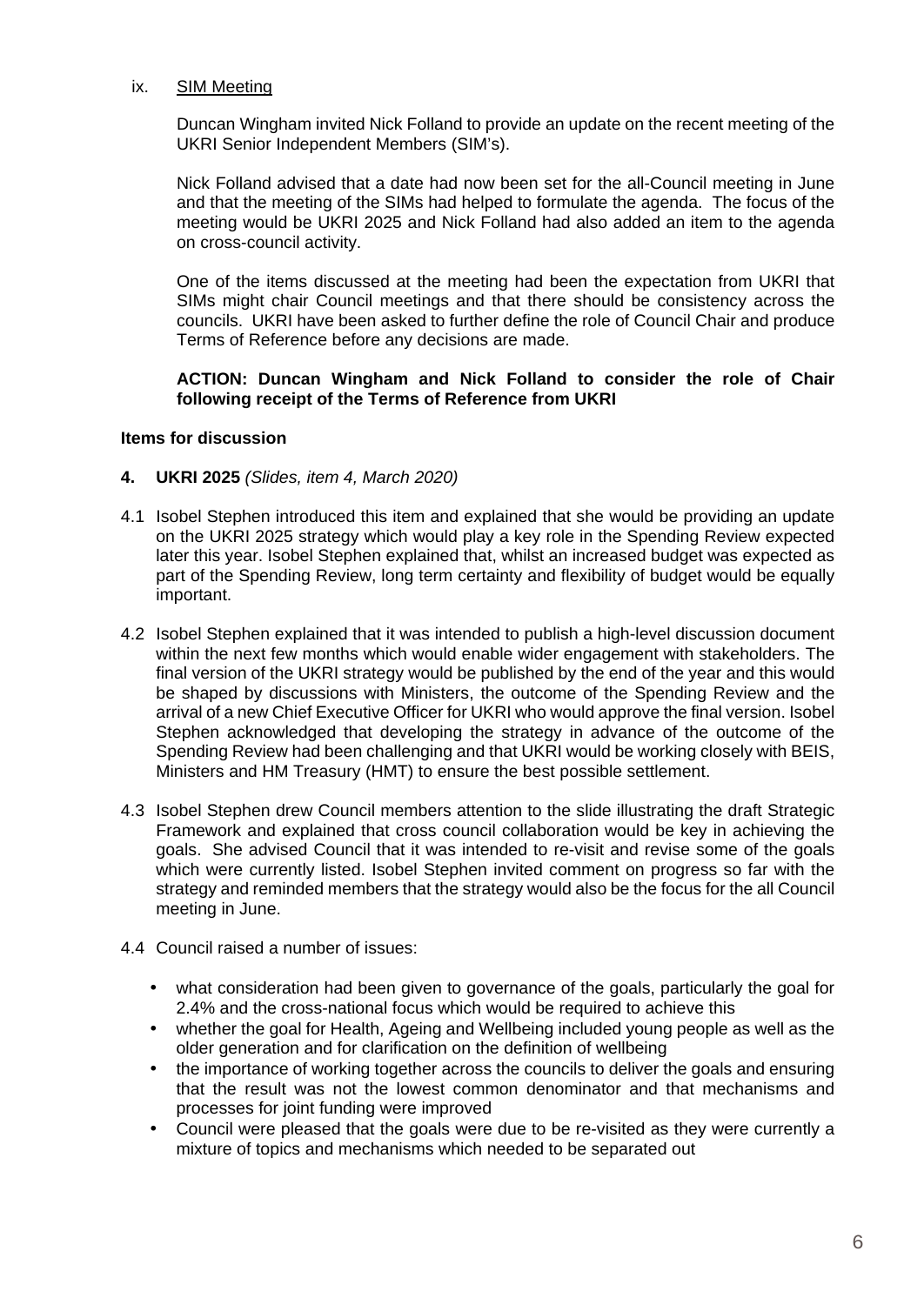- Council suggested that resilience be added to the framework with respect to resilience of communities particularly with regard to topical issues such as flooding and preparedness for epidemics which also linked to place
- Council asked how the UKRI strategy related to the Industrial Strategy
- 4.5 Isobel Stephen explained that the 2.4% goal had been given its own category as it was an ambition which would not be delivered by UKRI alone with industry funding required to deliver this. She clarified that wellbeing related to healthy lives and this would cover the full range of ages. Isobel Stephen added that the UKRI strategy would provide an opportunity to influence the re-fresh of the Industrial Strategy.
- 4.6 Duncan Wingham concluded the discussion by emphasising that the UKRI strategy was rapidly evolving and asked whether Isobel Stephen (or a member of the strategy team) might attend the next Council meeting in June to provide a further update which was agreed. It was decided to add UKRI 2025 as a standing item on the NERC Council agenda until the strategy was finalised.

#### **5. NERC 'Changing the Environment' Programme (NERC 20/03)**

- 5.1 Julia Slingo left the meeting for this item due to a vested interest in the programme.
- 5.2 Melanie Welham joined the meeting and observed this item.
- 5.3 Iain Williams introduced this item and reminded Council that they had approved the development of this initiative at their meeting in June 2019. The 'Changing the Environment' programme would support the environmental solutions pillar of the NERC Delivery Plan and create new partnerships within the Higher Education sector. Iain Williams explained that Council were being asked to agree the draft Announcement of Opportunity (AO) as well as comment on the assessment criteria, approaches to communicating the AO with the community and the requirements for programme monitoring.
- 5.4 Council members welcomed the initiative and highlighted that it would be important for Principal Investigators (PIs) to adopt a champion role as they would be supporting a more fluid interdisciplinary activity. Iain Williams clarified that the intention was to interview prospective PIs to ensure that the right governance structures and leadership for the programmes were in place.
- 5.5 Council members were broadly content with the assessment criteria although they suggested that further information on the multidisciplinary aspects and the impact of outreach be included. It was also suggested that governance and leadership be included explicitly in the assessment criteria along with a requirement for BAME consideration and inclusion of training aspects.
- 5.6 Council also highlighted the importance for any lead institution to have a good interdisciplinary network and for consideration of the international context to be included in the application, for example, why was it important to carry out the activity in the UK and has consideration been given as to whether it was already happening elsewhere. A question was raised relating to comparing proposals focusing on different environmental challenges. It was noted that it was the intention, over time, to develop a portfolio of Changing the Environment programmes that would enable a range of environmental challenges to be considered.
- 5.7 Council recommended that it would be useful to arrange opportunities for those who are successful to meet periodically to share their experiences of bringing interdisciplinary groups together. It was agreed to include this as part of the post-award programme management.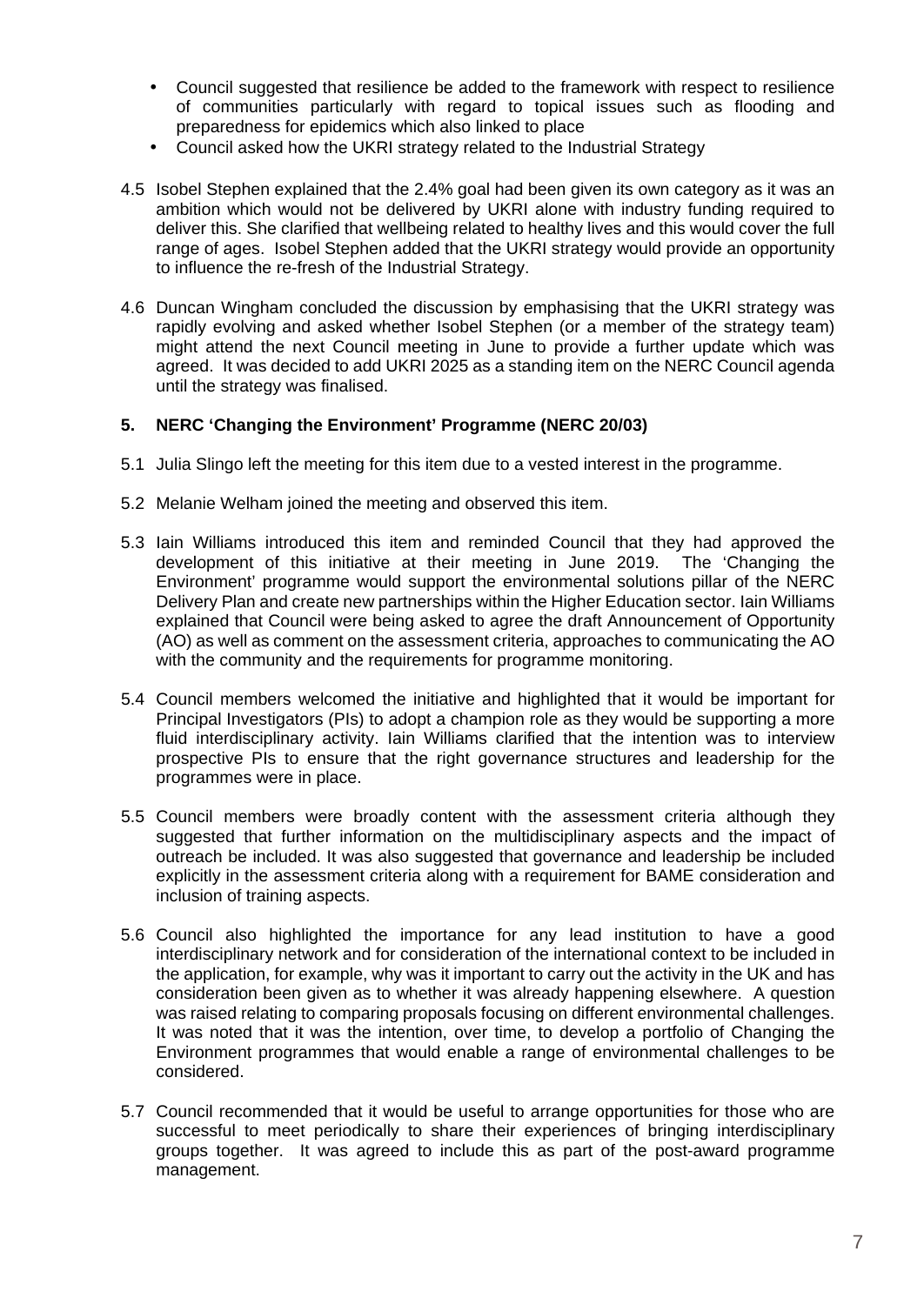5.8 Duncan Wingham confirmed that the AO would be amended following the discussion and that it would be made clearer that the pilot was a single institutional bid designed to bring people together on a multidisciplinary level. Duncan Wingham explained that the funding aspect was yet to be confirmed pending budget allocation.

#### **ACTION: AO to be amended based on comments received.**

- **6. BBSRC Overview (NERC 20/04)** (*Slides, item 6, March 2020)*
- 6.1 Duncan Wingham introduced this item and explained that Melanie Welham, Executive Chair, BBSRC, had been invited to introduce BBSRC to NERC Council ahead of the joint dinner planned for June.
- 6.2 Melanie Welham provided an overview of the scope and remit of BBSRC using slides and explained that the challenges experienced by both councils provided opportunities for BBSRC/NERC joint working.
- 6.3 Melanie Welham outlined the three priorities for BBSRC contained within their Delivery Plan which were: 'advancing the frontiers of bioscience discovery'; 'tackling strategic challenges' and 'building strong foundations'.
- 6.4 Council queried where biodiversity might fit within the research spend overview and Melanie Welham explained that this was not included explicitly on the slide as it was included within the Global Challenges Research Fund (GCRF) funding.
- 6.5 Melanie Welham informed Council that BBSRC supported eight institutes which provided national capability and expertise in strategically important areas.
- 6.6 Melanie Welham outlined some suggestions for future opportunities for BBSRC and NERC to work together in areas such as soil health, biodiversity and the circular bioeconomy.
- 6.7 Council were extremely supportive of the plans to work together with the end goal of funding a joint call. Duncan Wingham added that further discussion would take place at the meeting in June and that the agenda for the June meeting was being informed by a discussion involving Professor Heathwaite and Dr Belinda Clarke, BBSRC Council member.
- **7. The NERC National Capability (NC) Investment Portfolio (NERC 20/05)** *(Slides, item 7, March 2020)*
- 7.1 Duncan Wingham explained that a decision had been made to provide an overview of the portfolio for the benefit of the new members and that it was timely as Council had not considered the portfolio for some time.
- 7.2 Iain Williams introduced this item and used slides to provide a high-level overview of NERC's National Capability portfolio with a view to identifying areas for further discussion at future meetings. Sophie Hodgson observed this item.
- 7.3 Duncan Wingham provided Council with some historical context related to the portfolio and how some of the NC facilities came to be included in the NERC remit. He added that there were concerns relating to future budget sustainability if a flat cash settlement was to be the outcome of the spending review.
- 7.4 Council commented that holding NERC Council meetings at the NERC research centres and engagement with the Centre Directors had been welcomed. It was suggested that increasing the awareness of the portfolio of facilities that were available to the research community might encourage them to be more widely used by other research councils.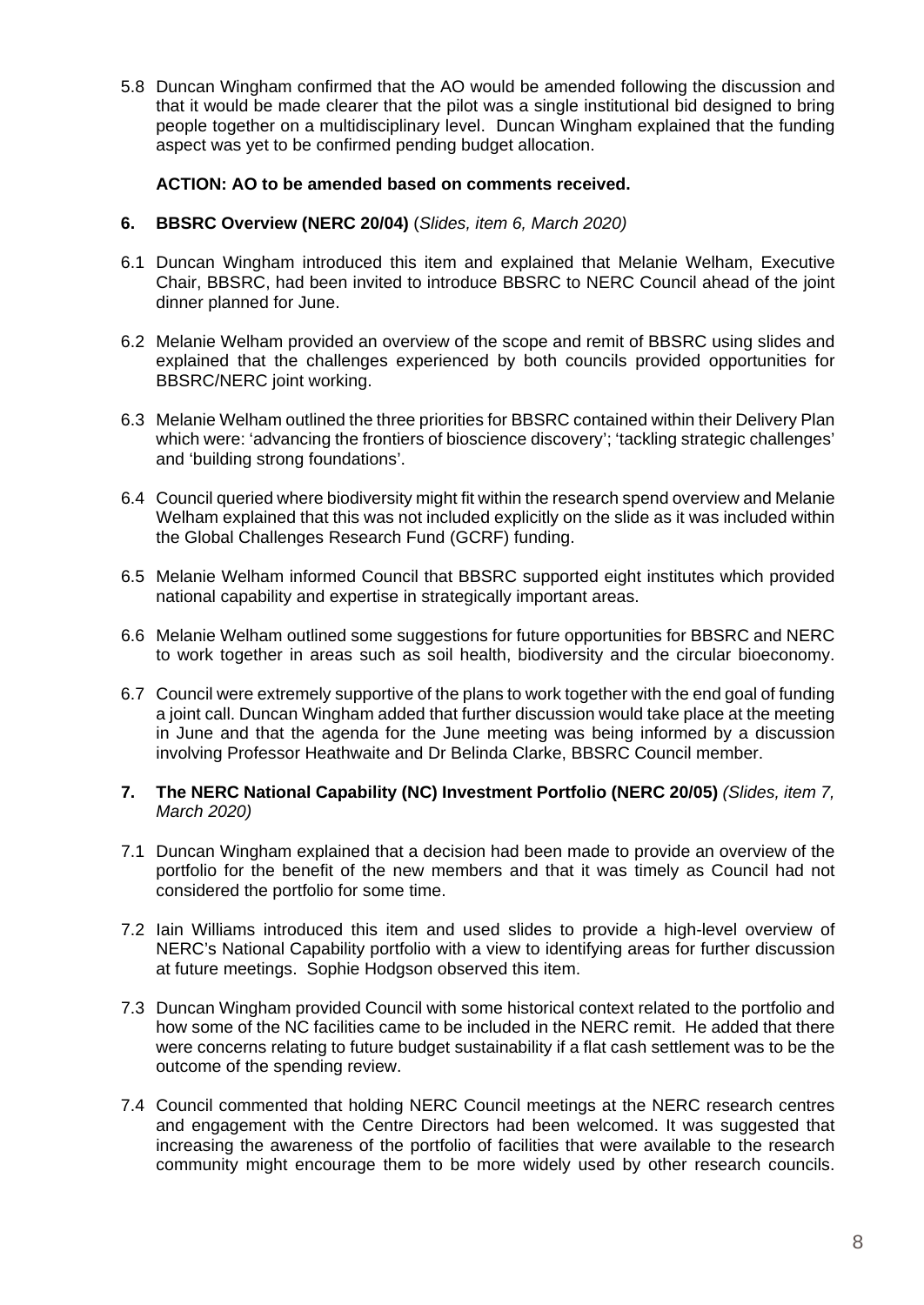- 7.5 Council also recommended that a future in depth discussion might look at the portfolio in the context of the UKRI Infrastructure Landscape Analysis to help to understand the scientific value of the facilities and where they provided international leadership.
- 7.6 Council recommended that collaboration would help support expensive infrastructure which should be shared wherever possible.
- 7.7 It was agreed that the questions raised in the paper would be addressed as part of future discussions on National Capability:
	- how does NERC ensure quality and value for money in a reduced competition/monopoly supply scenario?
	- how does NERC ensure that NC investments support appropriate community leverage/access?
	- is the balance of expenditure between the centres appropriate for the future evolution of environmental science and future needs?

**ACTION: questions raised in the paper will inform future discussions on National Capability**

#### **8. Discovery Science – Reforming our Business – 'Pushing the Frontiers' update (NERC 20/06)**

- 8.1 [Gordon McGregor left the meeting at the start of this item]
- 8.2 Susan Waldron introduced this item to update Council on the progress of the pilot scheme and invited Council input to the selection of the two peer review panels, the assessment approach and the communication aspects. She noted that it would be important to manage the pilot carefully as it would be a significant change for the community.
- 8.3 Council commented that one of the distinctive features of the pilot was the proposal to buy out a significant amount of the PI time by including an expected minimum time commitment of 40% which was well received.
- 8.4 One concern was raised with regard to evaluating whether early career researchers might be able to deliver cutting edge science although it was widely agreed that this would not be an issue.
- 8.5 Council suggested that the assessment approach be clarified in terms of measures of success. The importance of considering BAME and gender diversity should also be considered with comparisons made between those who applied and those who were successful.
- 8.6 Council queried why two panels were being proposed and Susan Waldron explained that this was to avoid a direct comparison between early career researchers and those who were more established in their careers.
- 8.7 Duncan Wingham highlighted that the consequence of moving to much larger awards (up to £2 million) meant that the number of awards would be significantly reduced as a result of the trial. There would be some risk involved which would attract negative attention within the community and this would need to be carefully managed during the pilot.

#### **9. NERC financial forecasts (NERC 20/07)**

9.1 Victoria McMyn explained that the budget was on track for year end and required no rebalancing decisions by Council.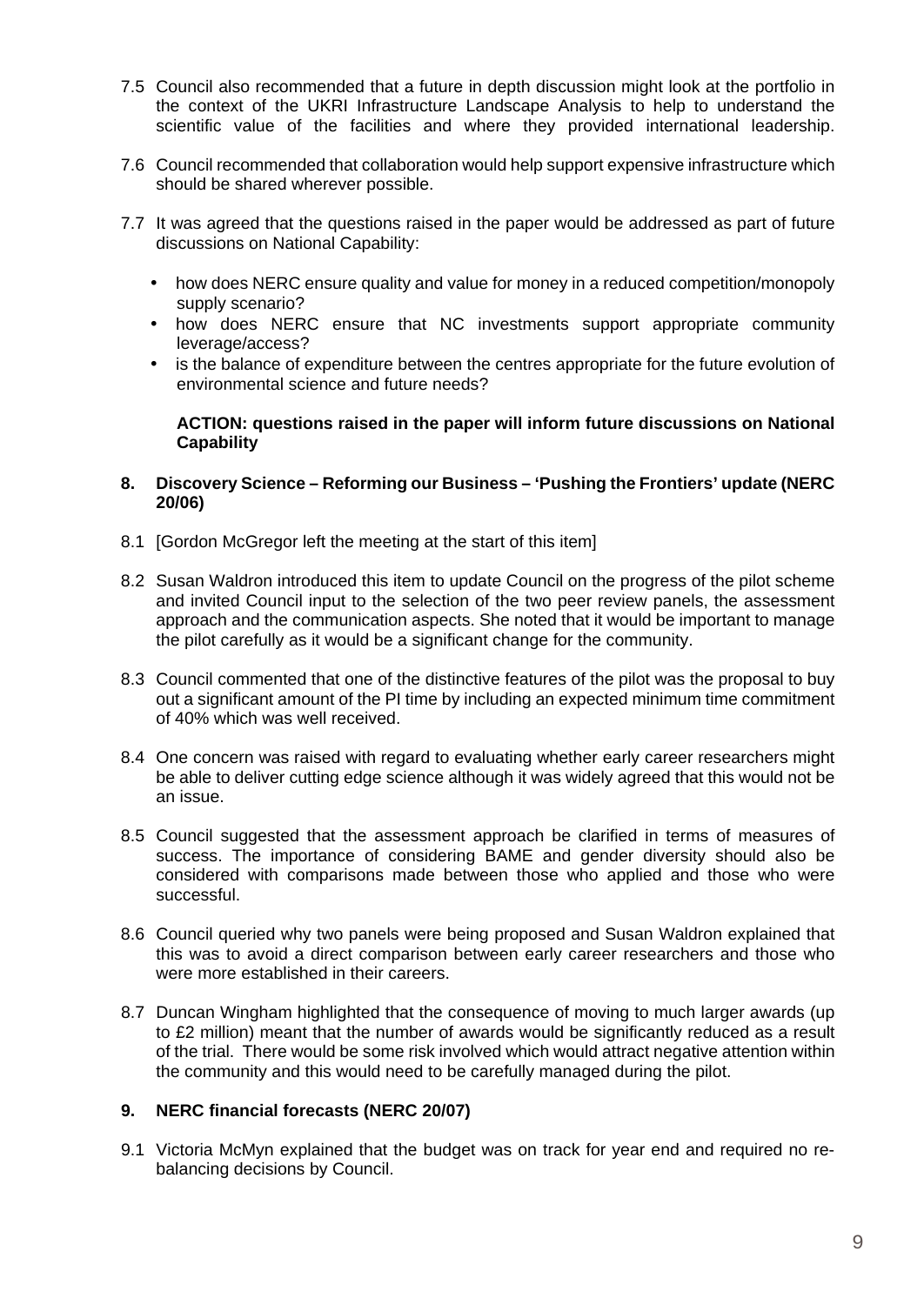- 9.2 Victoria McMyn set out that there were some risks and pressures within the budget for 2020/21. There were six areas which were being underwritten at UKRI level: 2019 pay award; addressing the UKRI pay band minima; UKRI harmonisation of the bonus pot; impact of the new UKRI travel and subsistence policy (the use of premium economy flights); the loss of charitable status.
- 9.3 Victoria McMyn added that there were two risks for 2020/21: a personal injury case at the British Antarctic Survey and the price inflation related to marine gas and oil.

#### **10. NERC top risks at February 2020 (NERC 20/08)**

- 10.1Victoria McMyn introduced this item and explained that both the NERC and UKRI risk registers were provided. She summarised the NERC risk register and highlighted a new risk on Coronavirus which was being managed via NERC's Business Continuity and Incident Response planning and procedures.
- 10.2Victoria McMyn shared a slide with Council which was part of the assurance process on progress with the *RRS Sir David Attenborough* which monitored progress against contractual deliverables.
- 10.3Victoria McMyn outlined that there was an outstanding action to review the Risk Register following the NERC Assurance Board (NAB) and Nick Folland clarified that the deduplication of risk between UKRI and NERC was still a concern as there were risks which were specific to NERC which may need to appear on both risk registers.
- 10.4Council added that they were content with the way in which risk was taken seriously across the organisation.

#### **11. Unconfirmed minutes of the 3rd meeting of Science Committee, February 2020 (NERC 20/09)**

- 11.1Graham Underwood updated Council on the third meeting of Science Committee held in February 2020. Graham explained that he had been appointed as Chair, Science Committee in 2019 but, due to the cancellation of the meeting in November, his first meeting as Chair had taken place in February.
- 11.2Six new members were also attending their first meeting in February and the committee now consisted of a wider core of expertise which was reflected in its revised Terms of Reference.
- 11.3Graham Underwood explained that he had implemented some changes to the layout of the meeting papers including mapping them to the Terms of Reference and making the purpose of the papers more explicit to help to focus discussion.
- 11.4The next meeting of the Science Committee would take place in May.

#### **12. Minutes of the NERC Assurance Board (NAB): January 2020 (NERC 20/10)**

- 12.1Nick Folland updated Council on the third meeting of the NERC Assurance Board which had been held in January 2020.
- 12.2Nick Folland advised Council that the board had re-visited their Terms of Reference at the last meeting and agreed to revise these as a result of the discussion.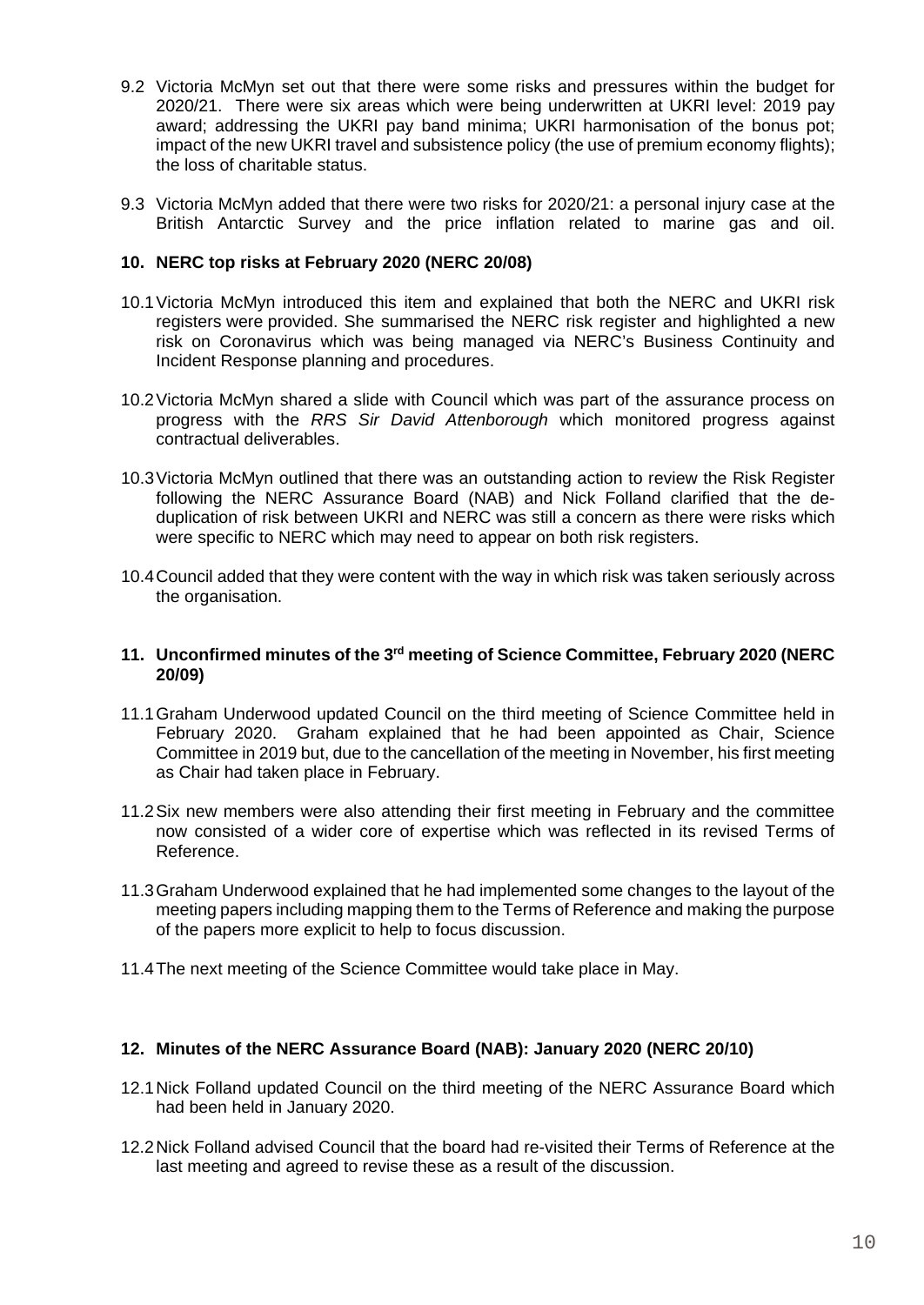12.3Nick Folland asked whether Council had any suggestions for future 'deep dive' discussions at NAB meetings.

#### **ACTION: members to inform Nick Folland of any suggestions for future NAB discussions**

12.4Nick Folland informed Council that NERC was in a good position within UKRI from an assurance perspective which had been recognised by the Chair of the UKRI Audit, Risk, Assurance and Performance Committee (ARAPC), Fiona Driscoll. Nick Folland reminded Council that it had been agreed previously that financial risk would be covered at ARAPC and operational risk at NAB.

#### **13. Rolling Programme (NERC 20/11)**

- 13.1Duncan Wingham reminded members that this item provided an opportunity for them to suggest items for forthcoming meetings. He advised that the programme was mapped to the Council Terms of Reference for audit purposes.
- 13.2Council suggested that a future item on the Strategic Priorities Fund be added to the rolling programme and the Executive agreed to consider this.
- 13.3Duncan Wingham agreed to consider whether a standing item on training should be added to the NERC agenda once the budget was known.
- 13.4 Duncan Wingham suggested that the June Council meeting consider progress on the Delivery Plan and how this related to UKRI 2025.
- 13.5Council asked for the international aspect to be considered and Duncan Wingham informed members that UKRI were developing an International Strategy and that this would come to Council for discussion once published.

#### **ACTION: UKRI International Strategy to be discussed once published**

#### **14. Any Other Business**

- 14.1 No other business was raised.
- 14.2 Duncan Wingham thanked Council for a productive meeting.
- 14.3 The meeting was closed.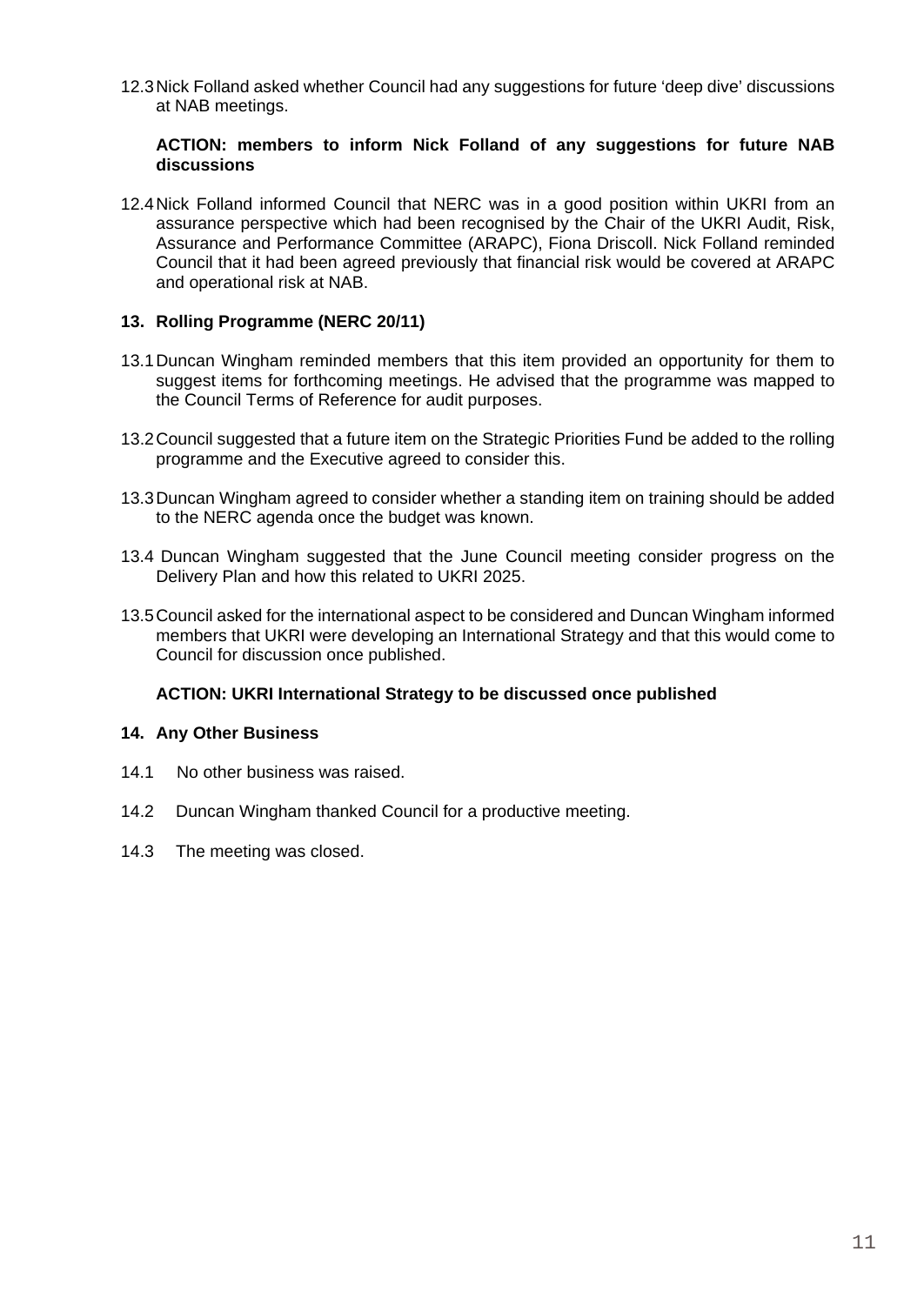

# **Council Retreat 2020:**  NERC in UKRI 2025

Jen Jennings and Elspeth Body

NERC Council meeting 5 March 2020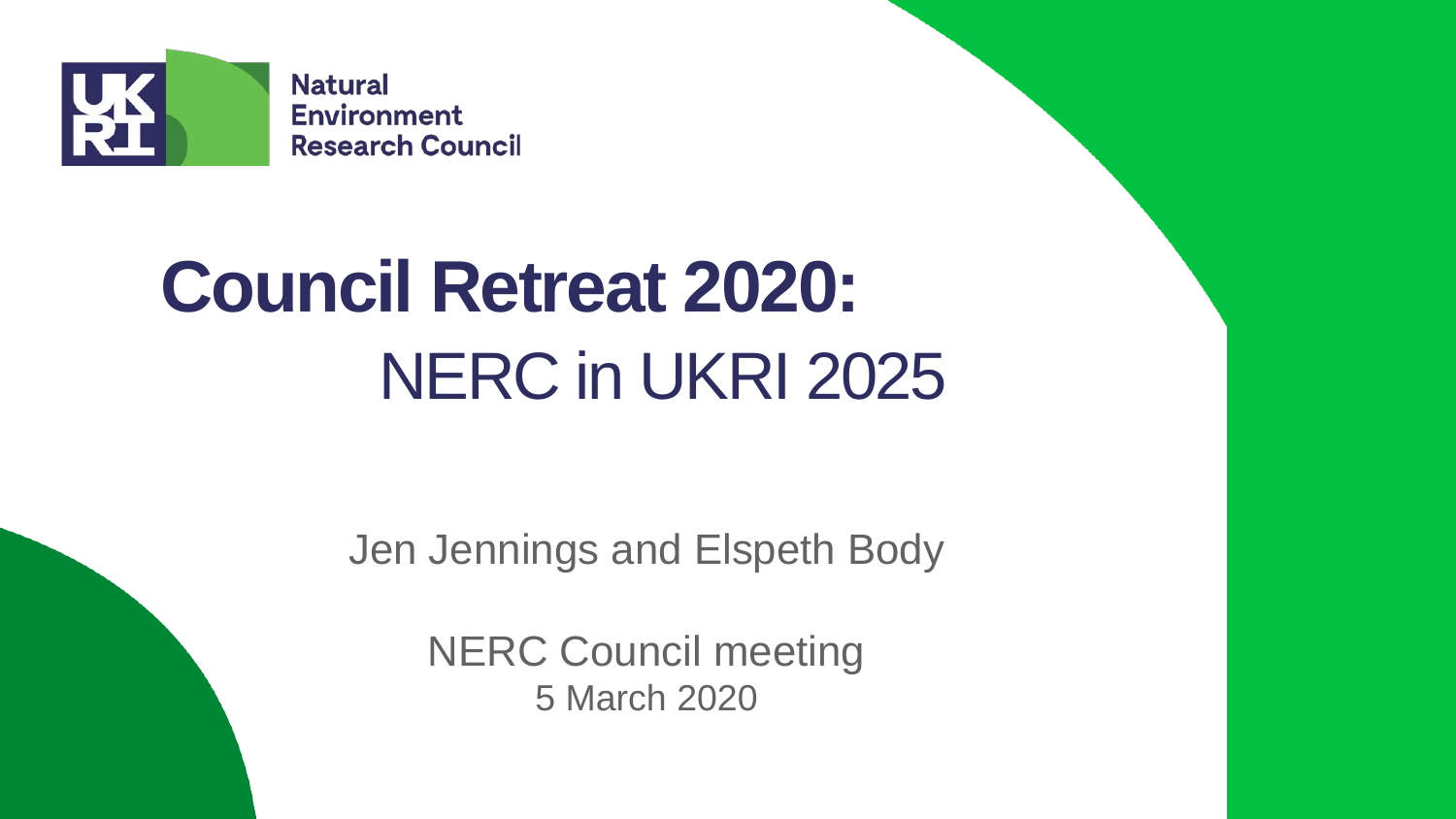## **Retreat sessions**

- **Strategic priorities for 'Clean Environment and Sustainable Growth'**
- **UKRI governance for cross-council goals in UKRI 2025**
- **How should NERC respond to the Place agenda?**
- **How can NERC support excellence in research and innovation culture?**

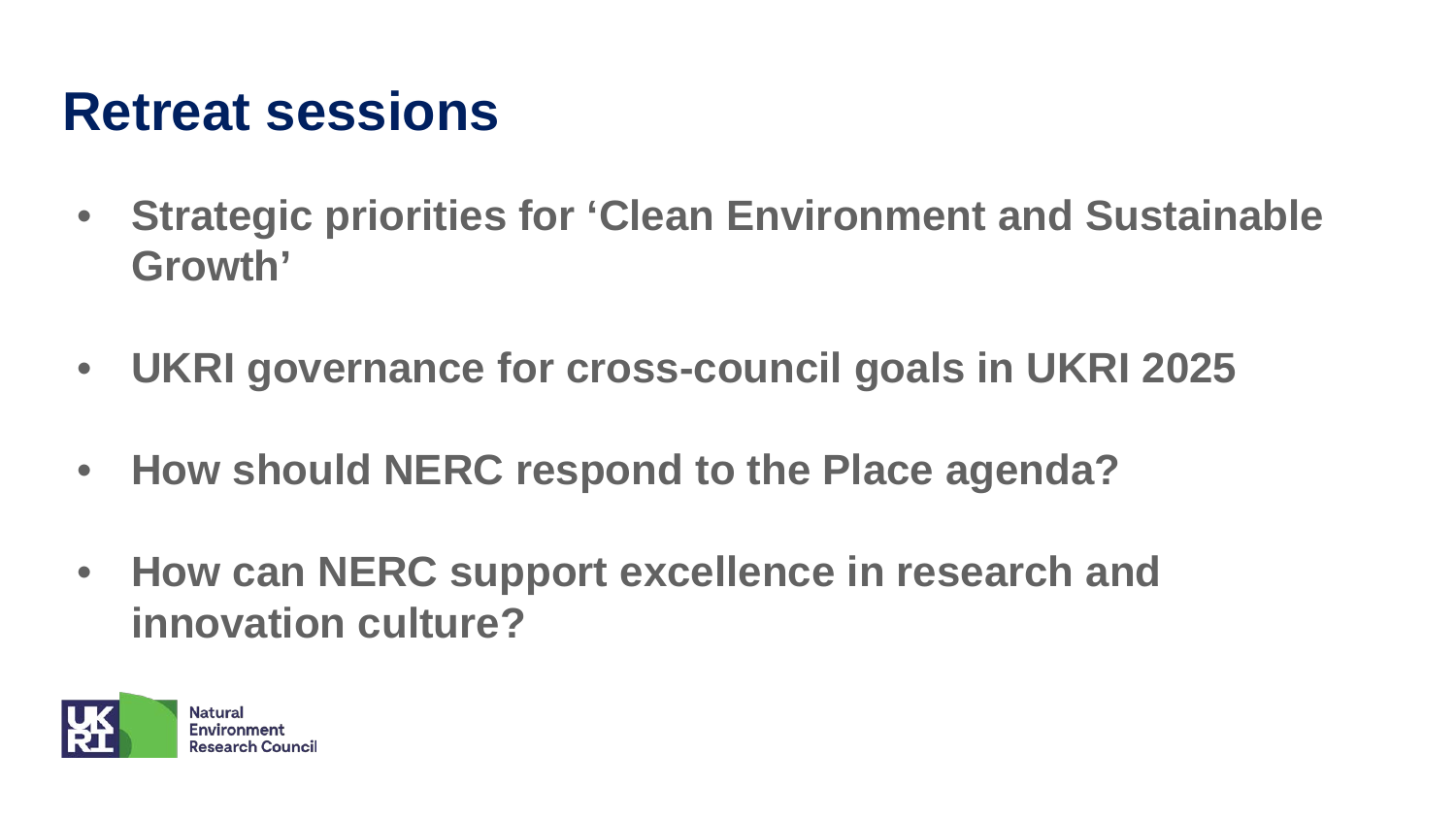## **Clean environment and sustainable growth**

### **Issues**

### **Building a 'net zero' future**

- Climate mitigation renewables, CCS and geoengineering
- Climate adaptation forecasting, economic valuation and communicating environmental risk for a resilient economy. Opportunities for UK economy to benefit from climate change

### **Circularising the economy**

- Becoming people centric where and how people live housing, heating and green chemistry
- Informing behaviour change to drive clean growth

### **Reversing the decline in biodiversity**

• Challenges of productive land and marine resource use



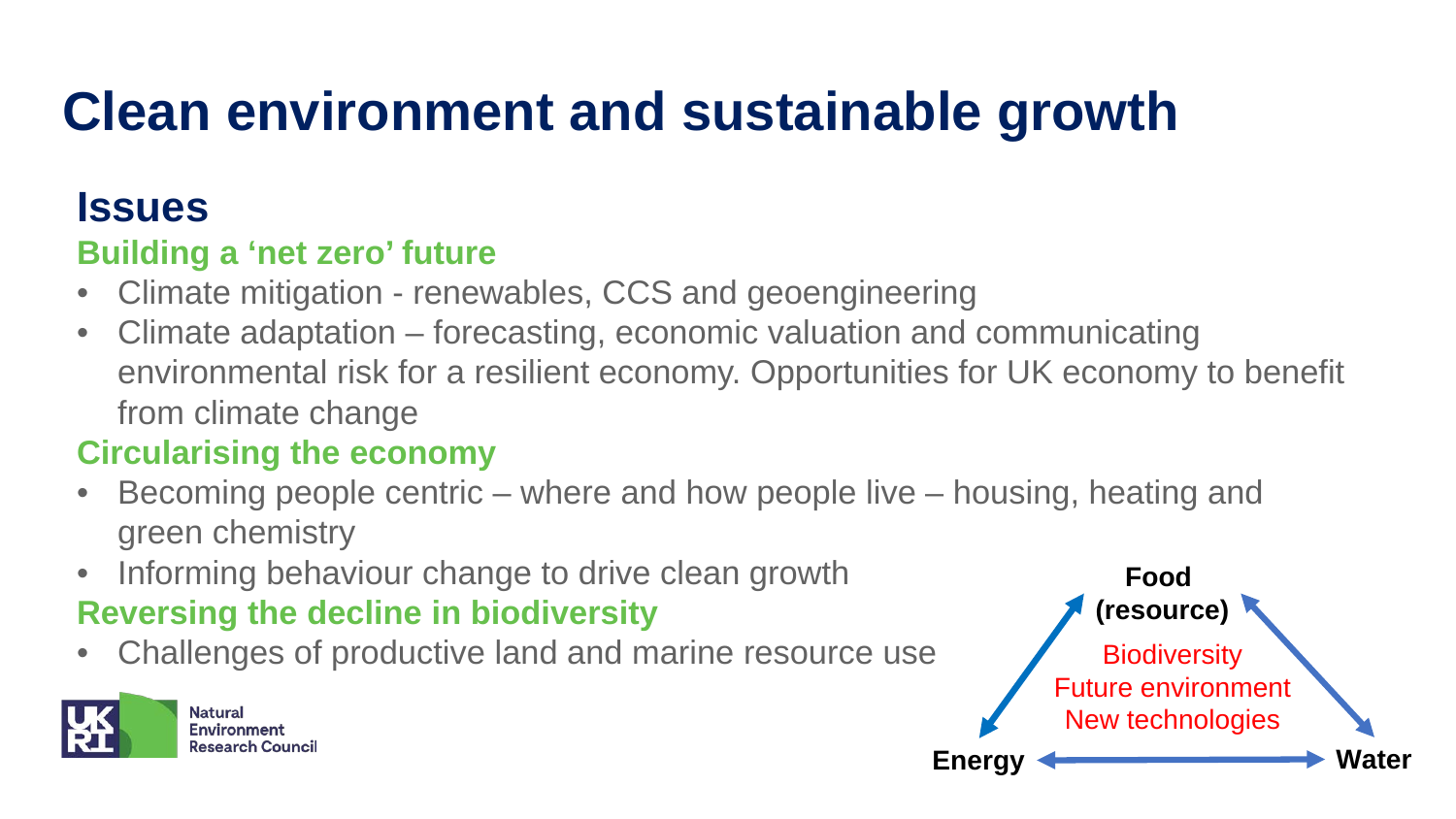## **Clean environment and sustainable growth**

### **New ways of working**

### **Create plans to deliver positive pathways**

• Develop systems and operational research approaches to map pathways to clean growth

### **Training for the future**

- Be proactive in providing skills needed for clean growth in industry and research
- Develop and access interdisciplinary cohorts e.g. a 'Newton Institute for clean growth'

### **Engage with industry**

• Inform future visioning, transform sectors for clean growth, and build economic expertise

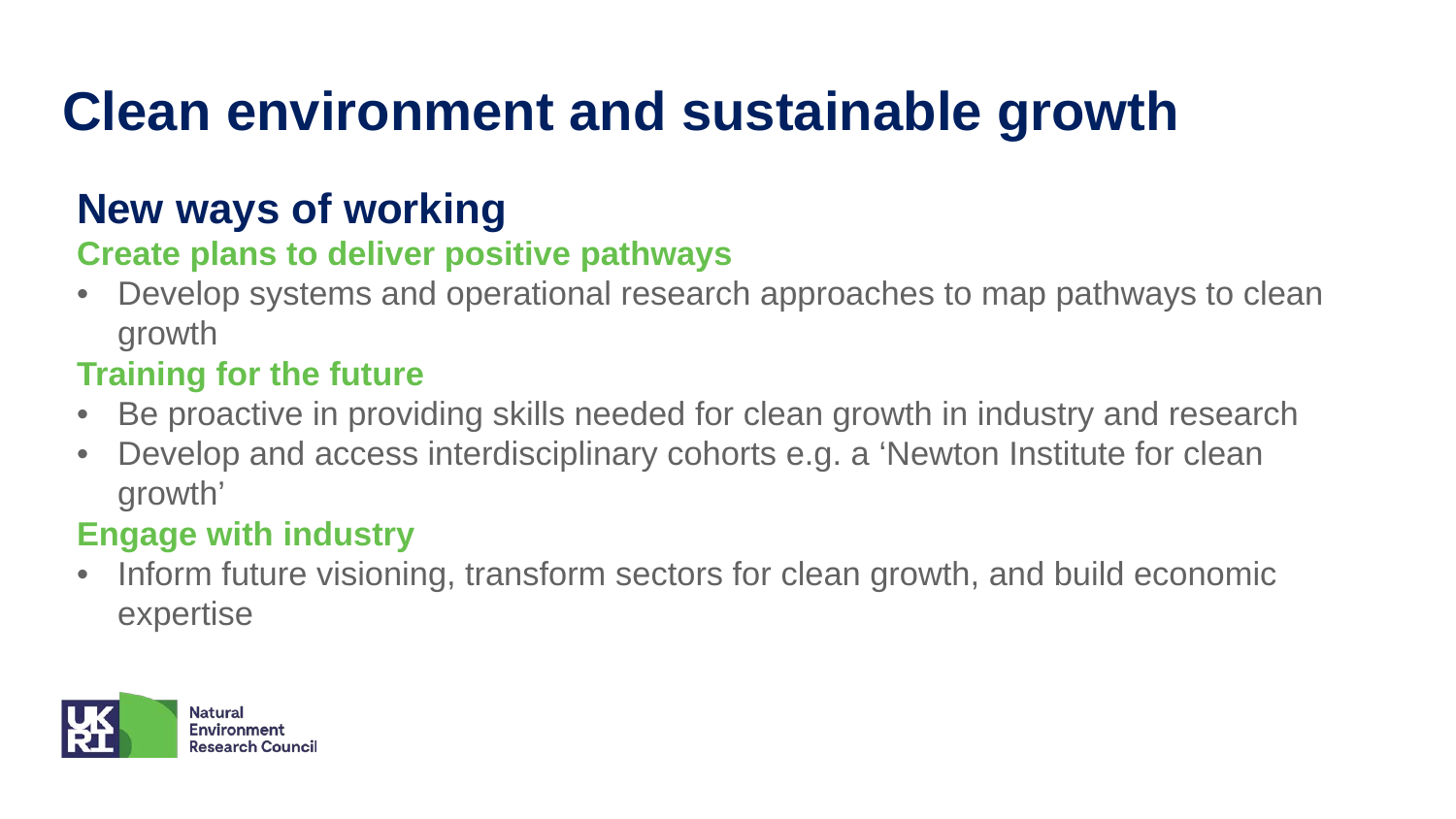## **Governance for cross-council goals in UKRI 2025**

### **Principles**

- Set success measures that promote operational delivery. Success is not just more research – in UKRI take into account e.g. skills for the economy, job creation
- Don't overcomplicate. Adapt over time.
- Get governance clear before spending money (politics allowing...) both at the strategic and project delivery level
- Different Goals may need different governance e.g. Frontier research
- Tensioning needs good information (scalable, granular) and should happen anyway not just in a budget increase scenario

### **Risks**

• 5 years is a short time to deliver big goals; how to ensure capability in the research community; ensuring the future skills sets required to deliver

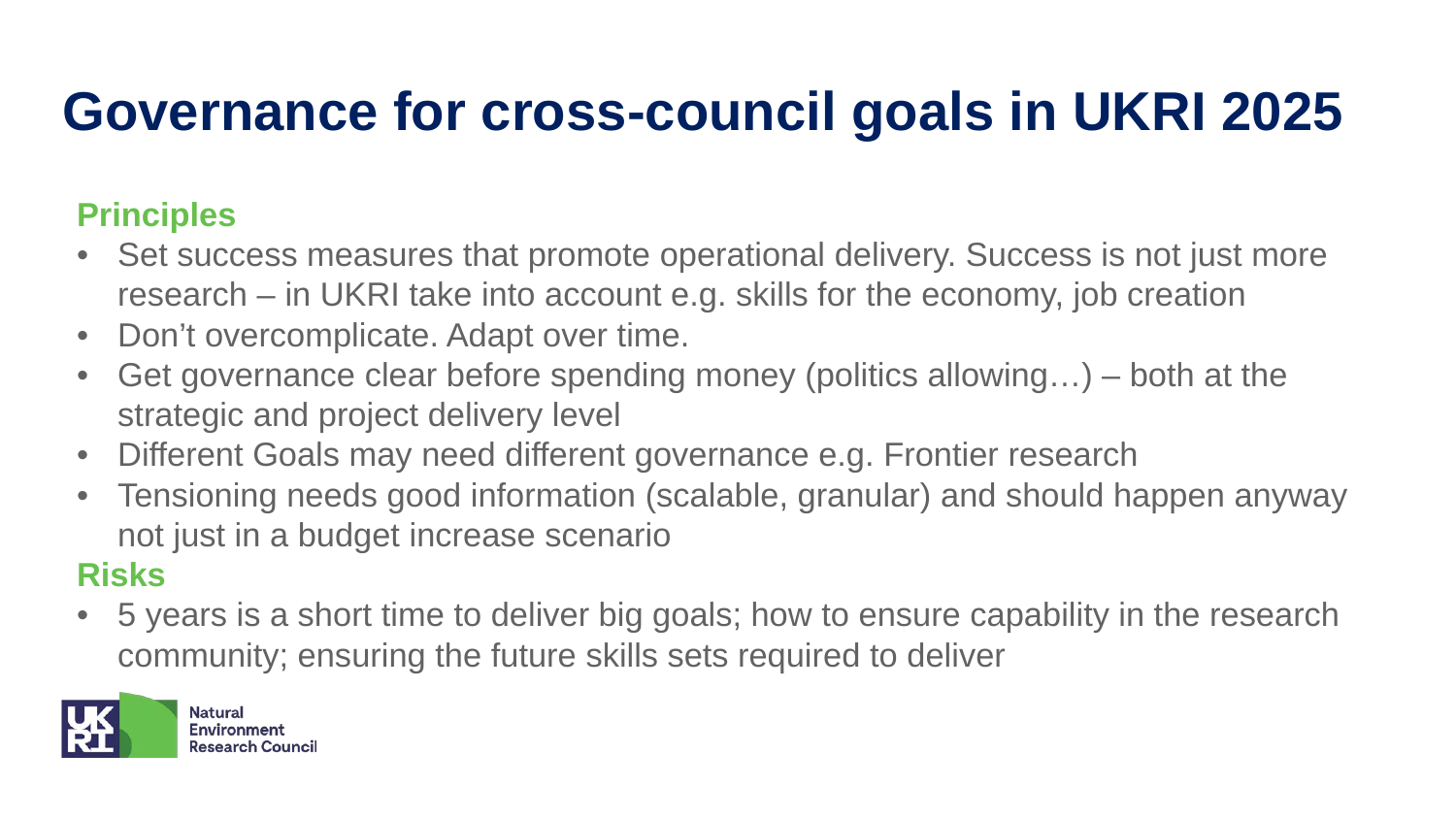## **Governance for cross-council goals in UKRI 2025**

### **UKRI Board**

- £ allocation for whole budget
- High level tensioning across **total** budgets
	- How much into Goals
	- How much into Delivery Foundations
- Set objectives and set success measures
- Delegate effectively to Goal leads
- Hold Goal lead accountable



**Environment Research Council** 

### **Advisory Challenge function**

- Advice to Goal leads on theme relevance, scope and viability
- Requires link to UKRI Board to inform current and future decision-making
- Needs to be wide and broad e.g. anticipate future challenges, operationalise agreed priorities
- Rotation of membership should be a key principle

### **Goal lead(s)**

- Responsible for £ allocation and tensioning to deliver
- Accountable to CEO or UKRI Board. Reward should be against delivery of Goal
- Goal lead  $=$  at least 2 Exec Chairs (but everyone wanted 'New Barons')
- Explicitly be and act as UKRI not as Council X
- Assign 'double-hatted' teams to deliver based on expertise. Direct report to Goal lead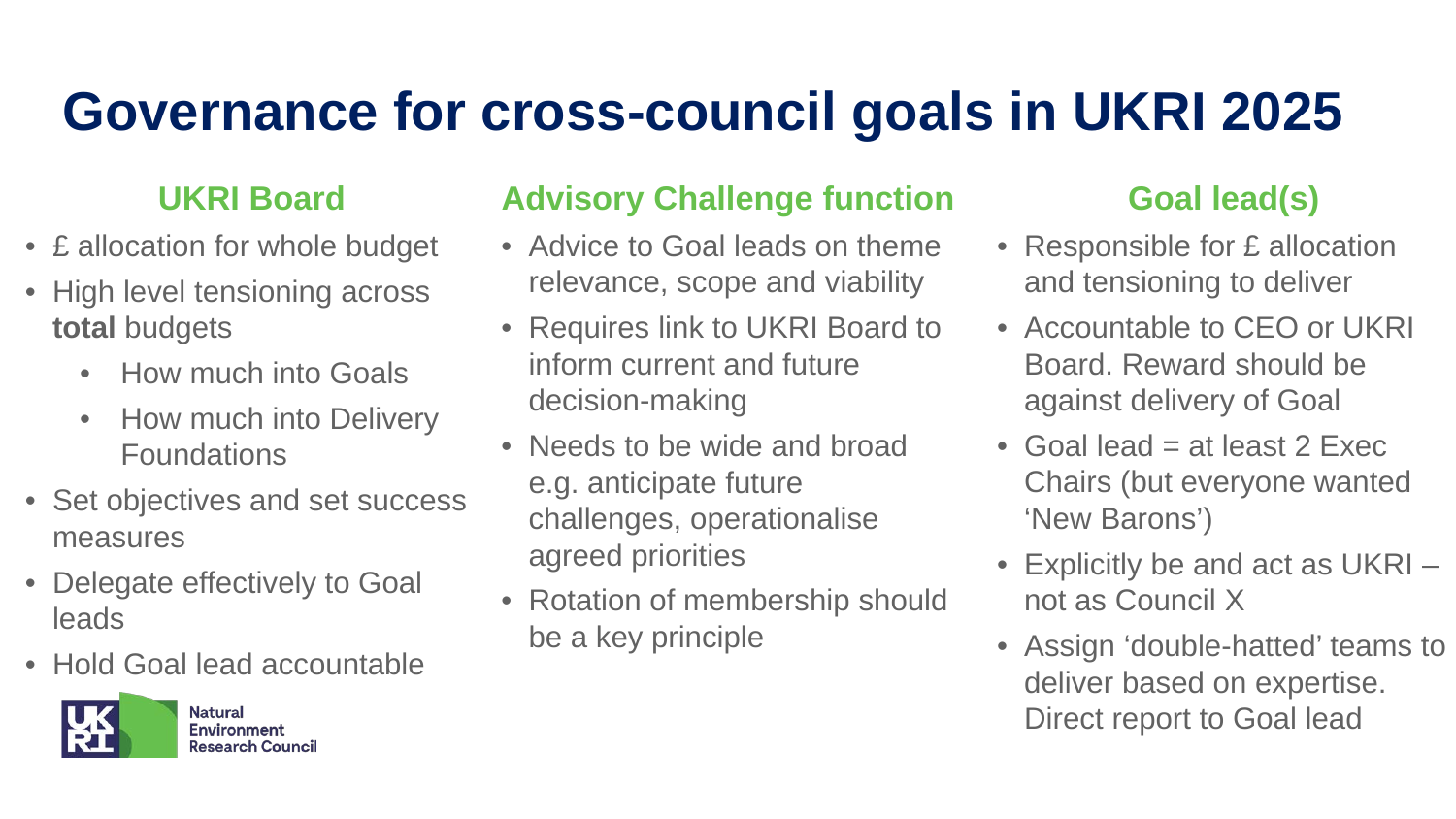## **How should NERC respond to the Place agenda?**

**NERC and UKRI need a better evidence base in order to make decisions**

- For NERC finer granularity needed on existing funding, how much, what and where
- Overall need to understand the specific needs and characteristics of a region

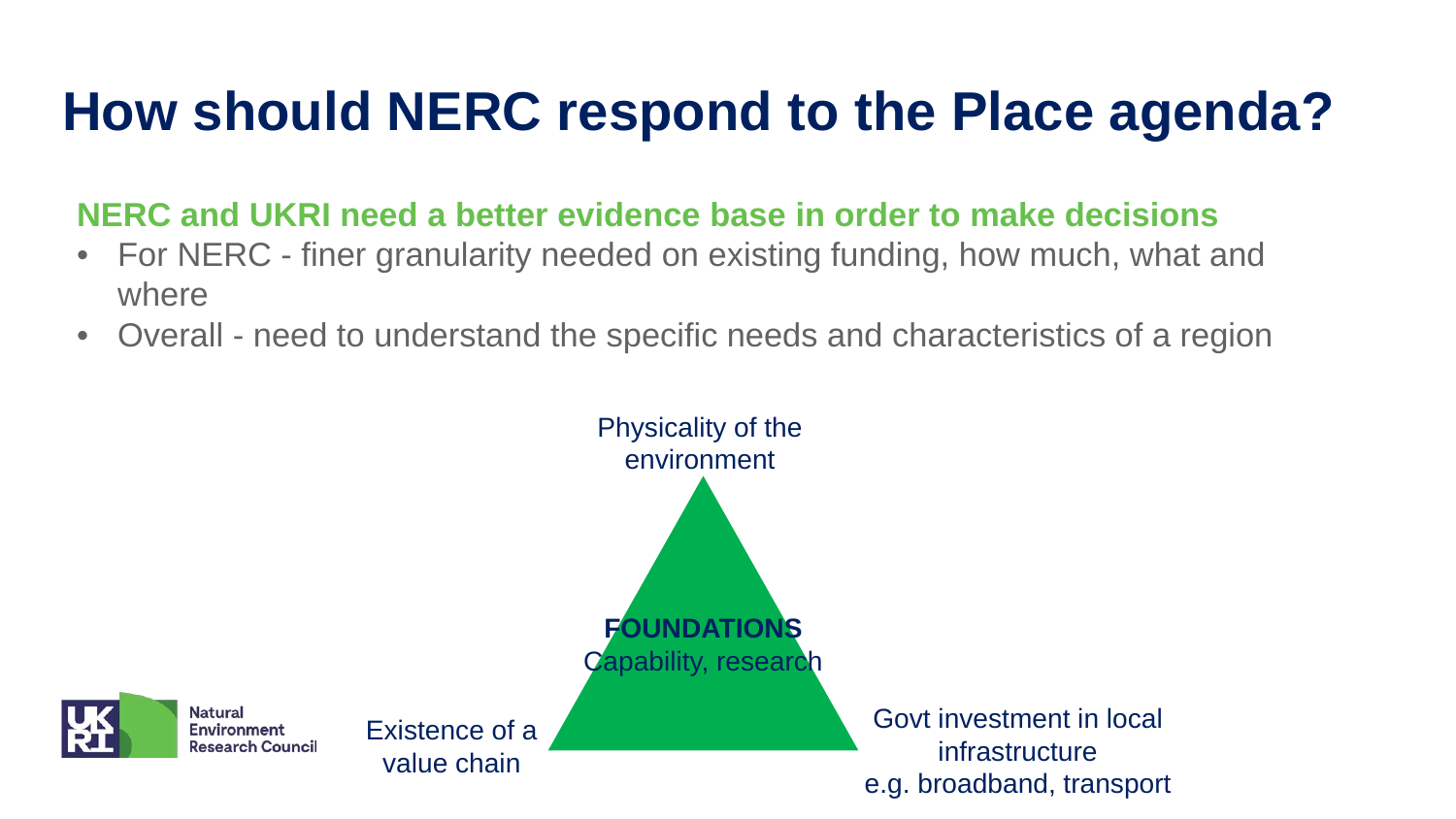## **How should NERC respond to the Place agenda?**

### **What does intervention look like?**

- Large interventions, in order to have an impact
- Research should be "application oriented", bridging the gap between the idea of a solution and its implementation
- Co-created acting in partnership with LEPs, local authorities, businesses, and activity should be region-led
- Who gets funded? Academia, local administrative bodies, businesses
- Criteria to fund? Build on existing foundations, on government investments, or make an investment to create the foundation. Hub and spoke model?
- How to "make it stick"? Regional skills and capacity building, local community engagement, and making use of civic universities
- "ODA for the UK" model

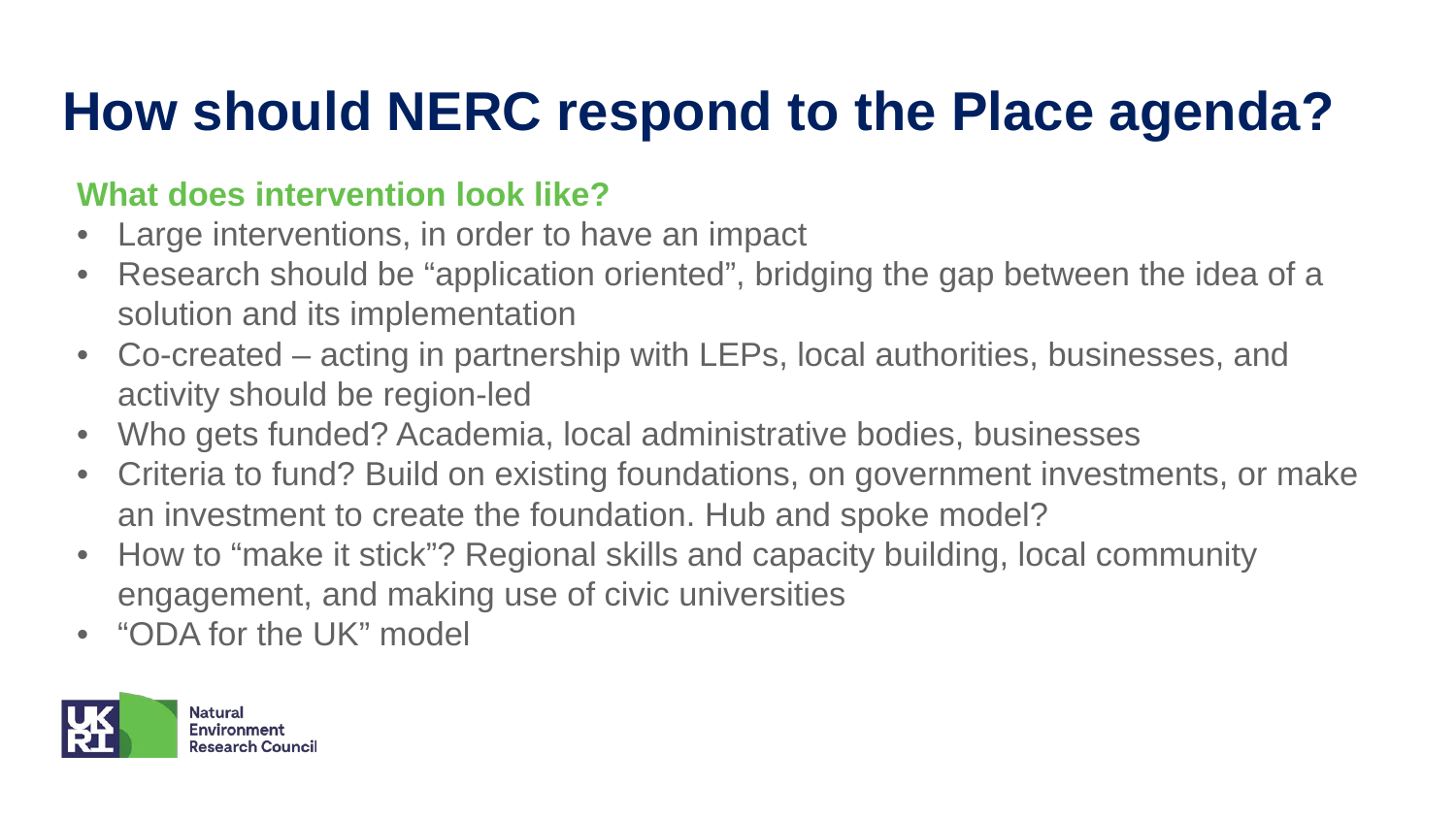## **How can NERC support excellence in research and innovation culture?**

### **As a funder of environmental science, what issues may NERC directly face?**

- Lack of diversity
- The expectation of an academic career specific to environmental scientists
- Fieldwork and beyond understanding low level behaviours and disciplinary differences



### **How can we measure change in research culture?**

- Prioritise and baseline 4-6 key issues
- Track cohorts through the use of effective staff surveys
- Ask for 360 degree feedback on NERC funded PIs
- Make use of our existing data sets and structures
	- NERC Alumni network
	- PI diversity data
	- CDT/DTP diversity data